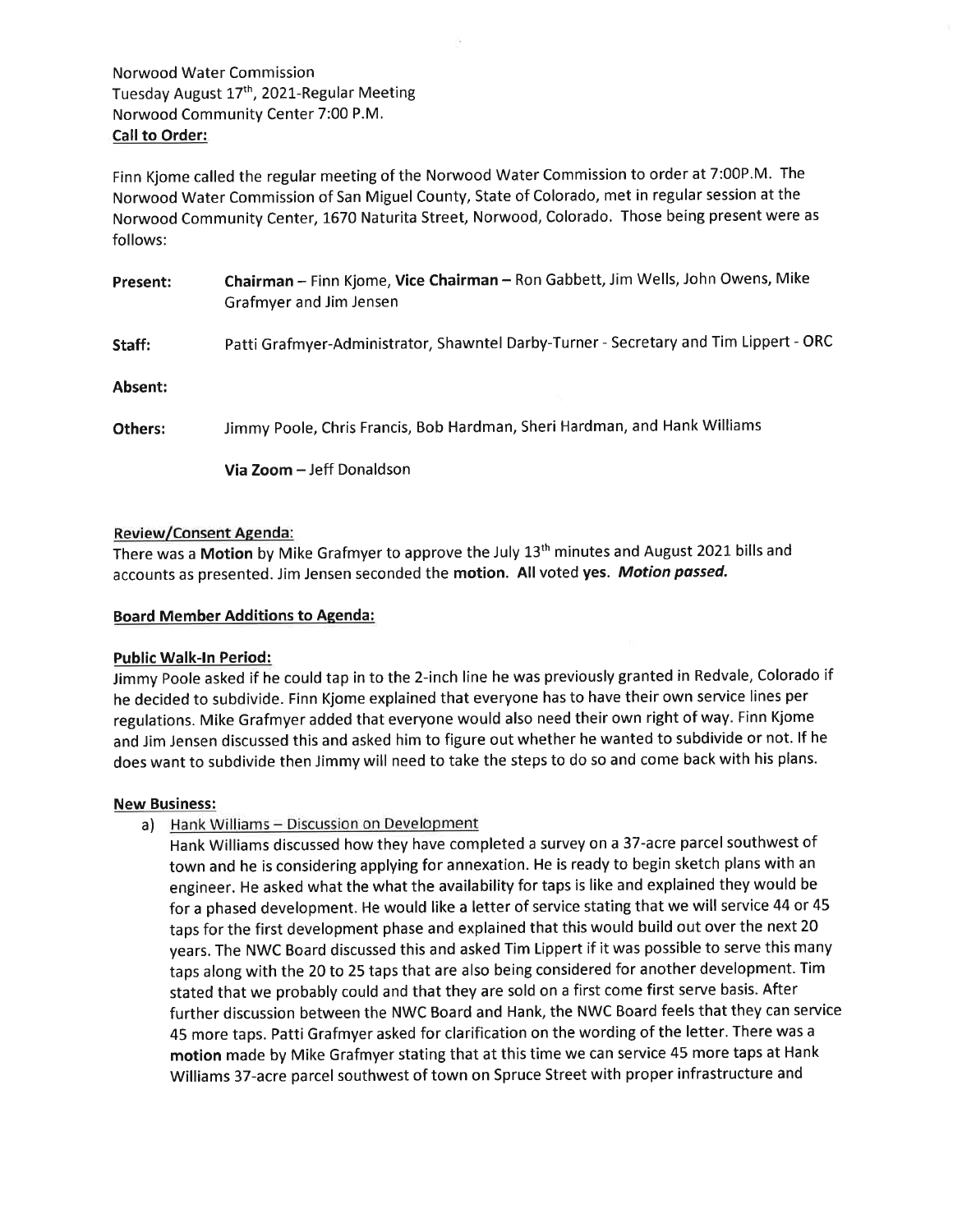Norwood Water Commission

Tuesday August 17<sup>th</sup>, 2021-Regular Meeting

Norwood Community Center 7:00 P.M.

engineering and that taps are on a first come first serve basis. Ron Gabbett seconded the motion. All voted yes. Motion passed.

# b) Chris Francis – Application for New Water Service at 1175 Grand Avenue

Chris Francis is converting his building into apartments with approximately five 2-bedroom units and 2 offices. In discussions with Tim Lippert, it has been determined that a 1- or 2-inch water tap, in addition to what is already there, would be necessary. Ron Gabbett made a motion for Chris to purchase either size tap that he needs to upgrade to. Jim Jensen seconded the motion. All voted yes. Motion passed.

# Old Business:

# a) Bob and Sheri Hardman - Discussion Regarding 10 Paper Taps

The Norwood Water Commission received a proposal letter from Bob Hardman on August 2, 2021,. Bob stated that he would like to relinquish 5 of his current 10 taps in exchange for the balance due on the delinquent charges for the 10 taps. He also asked that the transfer fees of \$3000 be waived and requested he be allowed 6 months without monthly service charges to sell the remaining taps. Ron Gabbett made a motion to accept the letter as written. Jim Jensen seconded the motion. All voted yes. Motion passed.

# b) Jeff Donaldson - Board Direction on Tapping Main Line with 4-inch Tap

Jeff Donaldson attempted to tap the main line but he did not have enough room. After <sup>a</sup> discussion with the NWC Board a motion was made by Mike Grafmyer to put in two main line valves and cut a T in. Jim Jensen seconded the motion. All voted yes. Motion passed.

# Staff Reports/Announcements

# a) Public Works Director's Report:

Tim Lippert - On the 28<sup>th</sup> Coventry tank lost power due to a lightning strike. It blew a fuse and took several days to refill.

On the 29<sup>th</sup> we dealt with a leak on Pigeon Drive.

Farmer's Water Development Company anticipates repairs. We willget an early pond run in September to fill our reservoirs as they will not be running any water until the repairs are finished.

- 1. Chlorine & Turbidity Reports/Fluoride Report/Submitted:
- 2. Water Production versus Usage:
- b) Board Member Reports:

# Administration Reports:

Patti Grafmyer states that she has hired Randy Harris and Wade Garvey. We will eventually bring a 3<sup>rd</sup> person back in 2022. Randy Harris has already ordered his learning materials for certifications.

Tim Lippert and Patti have discussed keeping Tim's certifications here and negotiating a consult fee.